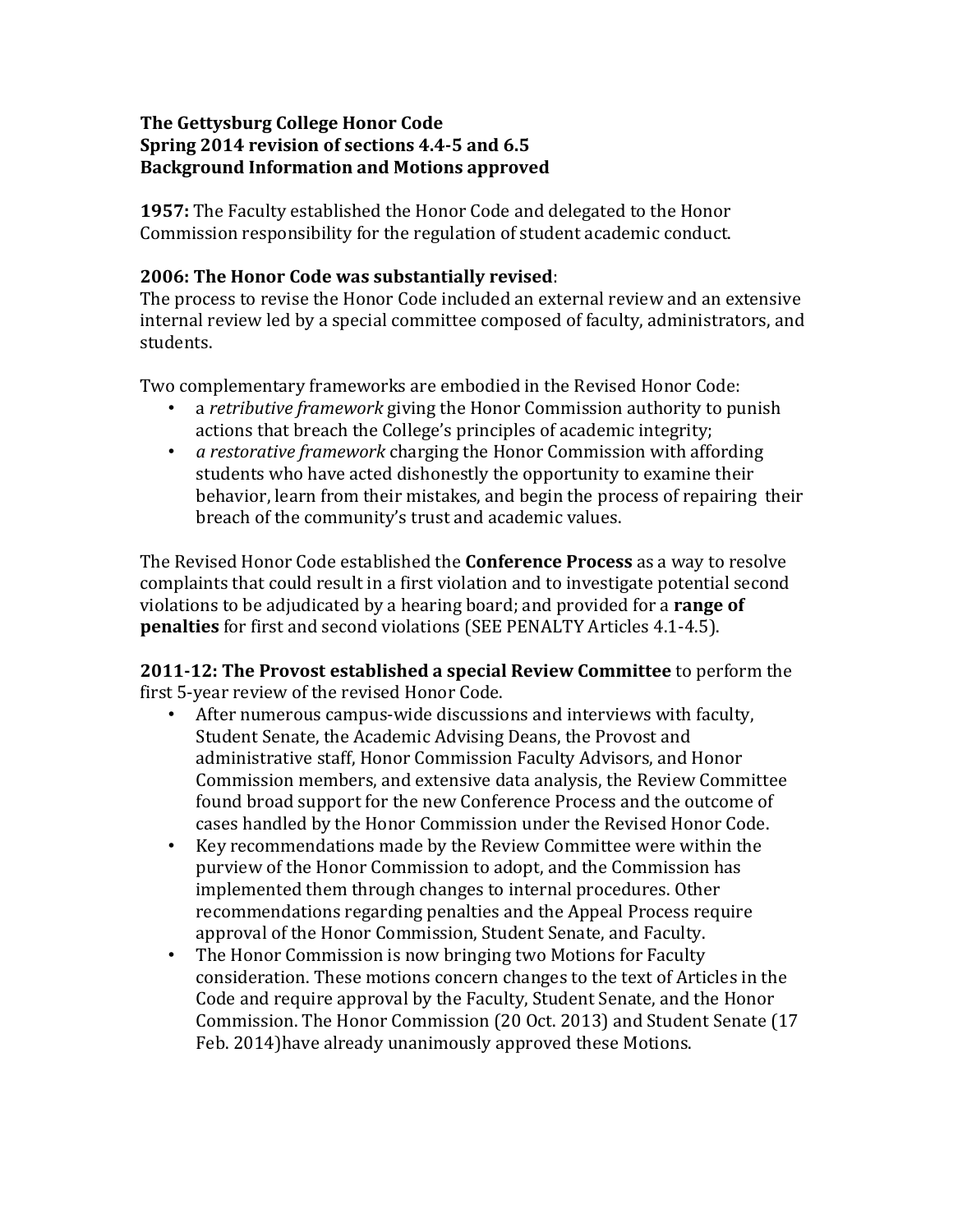### **Motion 1: Revise Articles 4.4 and 4.5 as follows: Current text Articles 4.4-5**

4.4 Although Hearing Boards have the authority to consider and impose a penalty from the full range of penalties available and penalties ranging in severity up to and including failure in the course may be assigned through the Preliminary Conference, the normal penalty for first-time breaches of the Honor Code occurring within the purview of a particular course is failure in the course.

4.5 Normally, the penalty for a second offense shall be expulsion.

# **Revised text Articles 4.4-4.5**

4.4 (a) Hearing boards have the authority to consider and impose a penalty from the full range of penalties available. (b) Penalties ranging in severity up to and including failure in the course may be assigned through the preliminary conference.

4.5 (a) Penalties for first time breaches of the Honor Code occurring within the purview of a particular course typically include failure of the assignment, grade reduction, or failure of the course. (b) Penalties for second violation cases normally include suspension or expulsion.

# **Rationale for changes to 4.4-4.5**

- The proposed text reflects our actual practices regarding penalties over the last several years; clarifies the apparent contradiction in the current Articles on Penalties, 4.2—4.5 that both sets out a range a penalties for violations as well as a single normal penalty; and responds to the recommendation of the HC Review to revise these Articles.
- In accordance with the recommendations of the Honor Code Review (2011-12) to address penalty variability, the Honor Commission has adopted a set of guidelines for determining the severity of penalties that takes into account a) that some violations are especially serious, e.g., violations that implicate or harm innocent students or involve substantial planning and deception; b) that some circumstances or behaviors may increase a penalty, e.g., persistent lying throughout the adjudication process or violations involving end-of-the-semester work where the opportunity for restorative practices is limited;

c) circumstances or behaviors that may mitigate a penalty, e.g., honesty through self-reporting a violation or when confronted with wrongdoing, and the faculty member's expressed interest in the student remaining in the course;

d) for second violations, particular considerations for the sake of equity include e.g., the severity of the second and first violation or whether the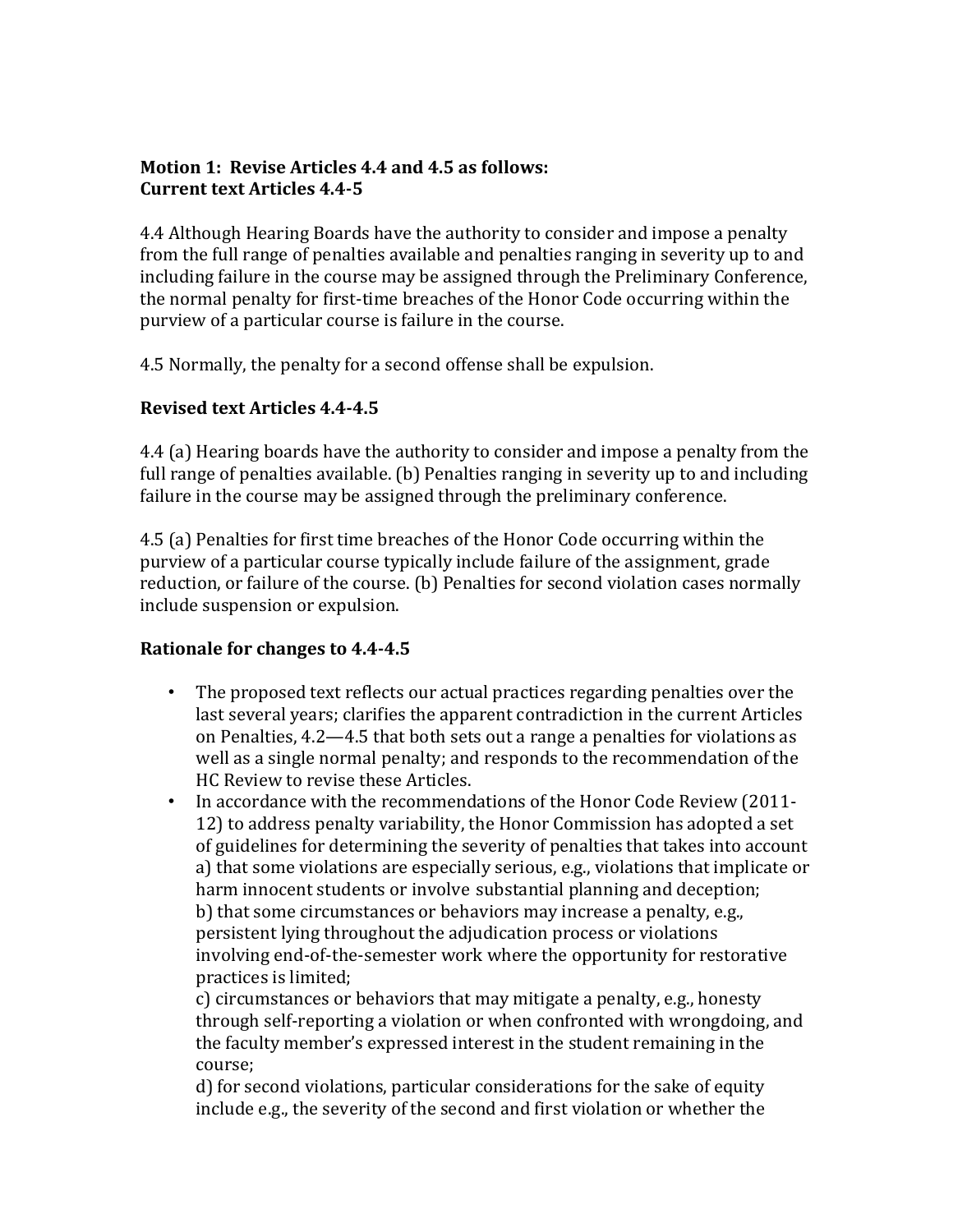second violation indicates a pattern of behavior the student has failed or been unwilling to address.

### **Motion 2: Revise Article 6.5 as follows: Current text Article 6.5:**

The Appeal Board shall be composed of six members appointed by the Provost: an administrator and two Faculty Advisors of the Honor Commission who were not present at the original hearing, and three student members of the Honor Commission who did not serve as part of the original Hearing Board. The administrator designated by the Provost shall act as Chairperson of the Appeal Board. The new hearing shall otherwise be conducted under the rules for a Hearing Board described above.

# **Revised text Article 6.5**

The Appeal Board shall be composed of seven members appointed by the Provost: three faculty members and three Honor Commission members who did not serve as part of the original Hearing Board, and a non-voting administrator appointed by the Provost who shall act as chair. The new hearing shall otherwise be conducted under the rules for a Hearing Board described above.

### **Rationale for Changes to 6.5**

- Having a non-voting chair for Appeal Boards brings this process into line with the function of the non-voting chair of Hearing Boards (normally one of the co-chairs of the Honor Commission). This change was recommended by the Review Commission.
- The Board chair is responsible for making decisions about the conduct of the Hearing and for providing information to ensure equity in the consideration of penalties in accordance with the Honor Commission's guidelines. The Chair should carry out these responsibilities unencumbered by the additional responsibility of making a decision about whether a violation has occurred and a penalty.